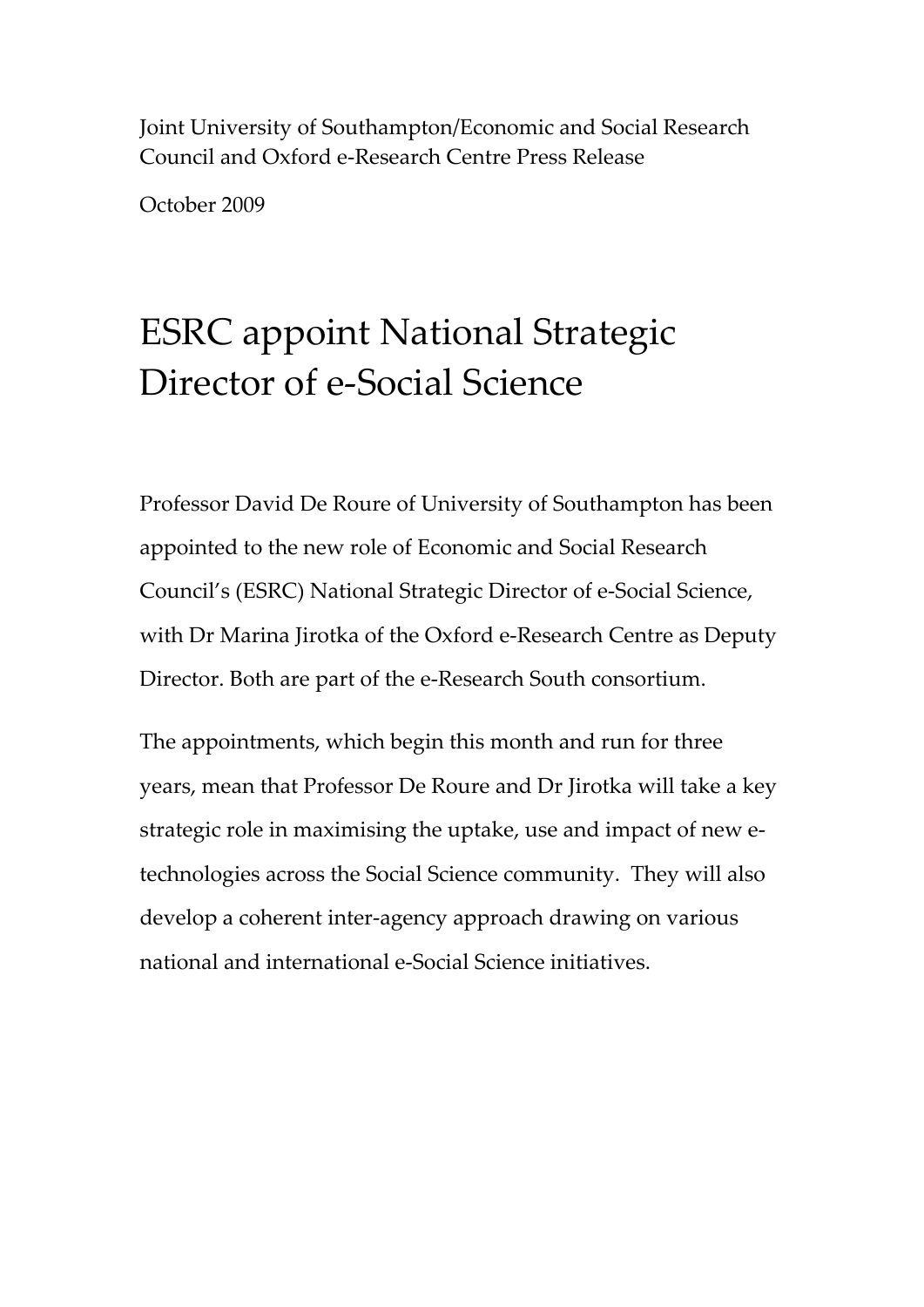ʹIn the past five years, the National Centre for e‐Social Science (NCeSS) has made excellent progress towards establishing powerful new research tools and methods,ʹ said Professor De Roure who directs e‐Research activities at the University of Southampton's School of Electronics and Computer Science (ECS). 'Our experience in e‐Research, coupled with the fact that Southampton is the home of the National Centre for Research Methods (NCRM), puts us in a great position to build on the achievements of NCeSS and communicate these new approaches to the broader research community and the next generation of researchers.ʹ

Dr Jirotka, Associate Director of the Oxford e‐Research Centre, added 'My background in both social and computer science will enable me to assist in the coordination of training and capacity building activities to embed e‐Social Science techniques in research practice and make effective use of emerging infrastructure.'

Professor Ian Diamond, Chief Executive at ESRC said:

ʹESRC is pleased to announce the appointment of Professor De Roure and Dr Jirotka, who combined will provide an ideal leadership team , bringing extensive experience and expertise to the NCeSS research programme to enable social scientists to harness the wealth of digital technologies in undertaking innovative world leading research.ʹ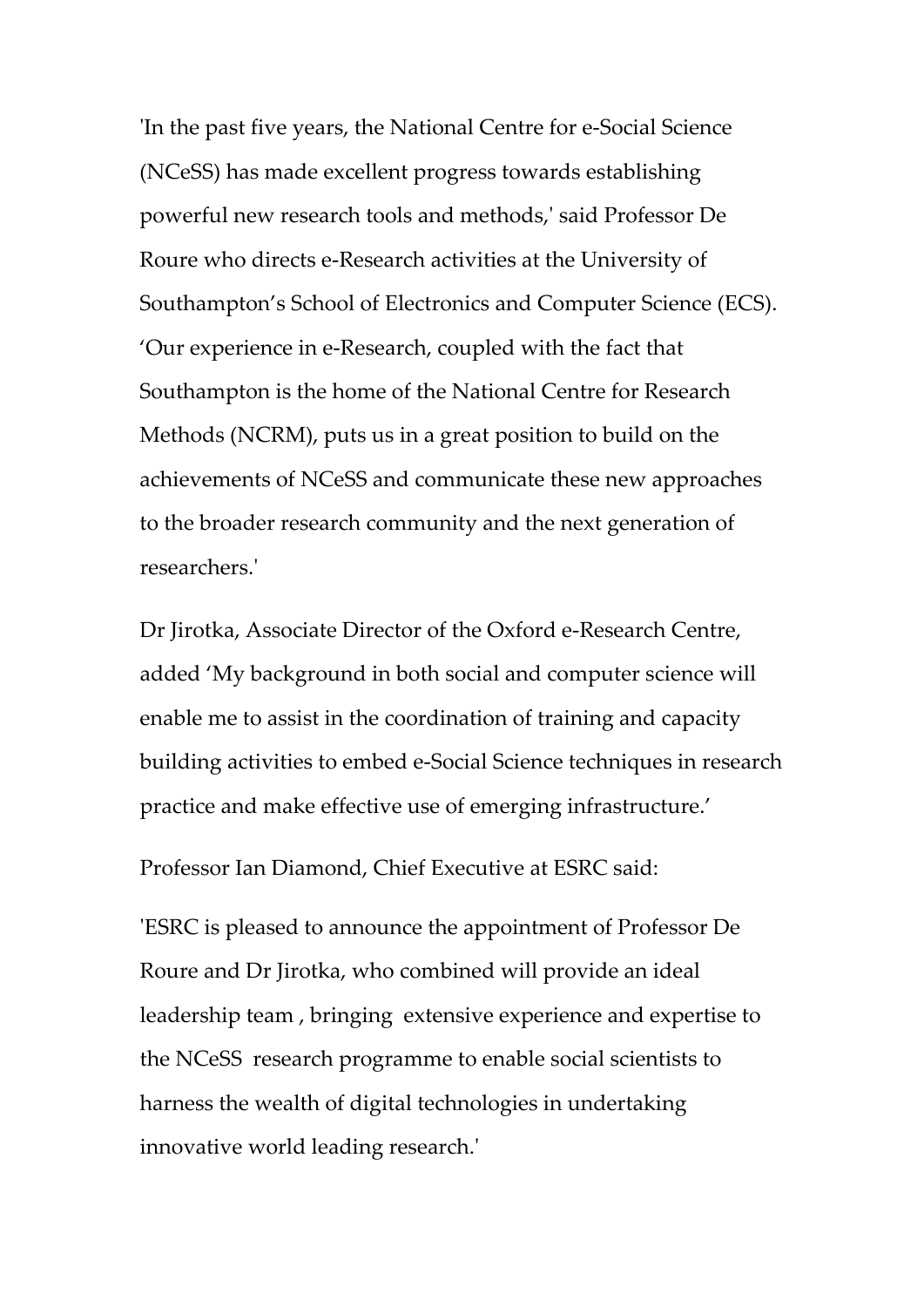Professor De Roure has just returned from an intensive tour of the US with Professor Malcolm Atkinson, UK e‐Science Envoy, on a fact-finding mission which is set to inform UK strategy and develop international collaborations.

'e‐Science and e‐Social Science are very highly thought of internationally,' he said. 'We are establishing a terrific network of advisors and collaborators to ensure that e‐Social Science goes from strength to strength'.

ENDS

## **Notes to Editors**

For further information about Professor David De Roure, please visit: http://www.soton.ac.uk/~dder/

### **About the University of Southampton's School of Electronics and Computer Science**

With around 500 researchers, and 900 undergraduate students, the School of Electronics and Computer Science at the University of Southampton is one of the worldʹs largest and most successful integrated research groupings, covering Computer Science, Software Engineering, Electronics, Electrical Engineering, and IT in Organisations. ECS has unrivalled depth and breadth of expertise in world‐leading research, new developments and their applications.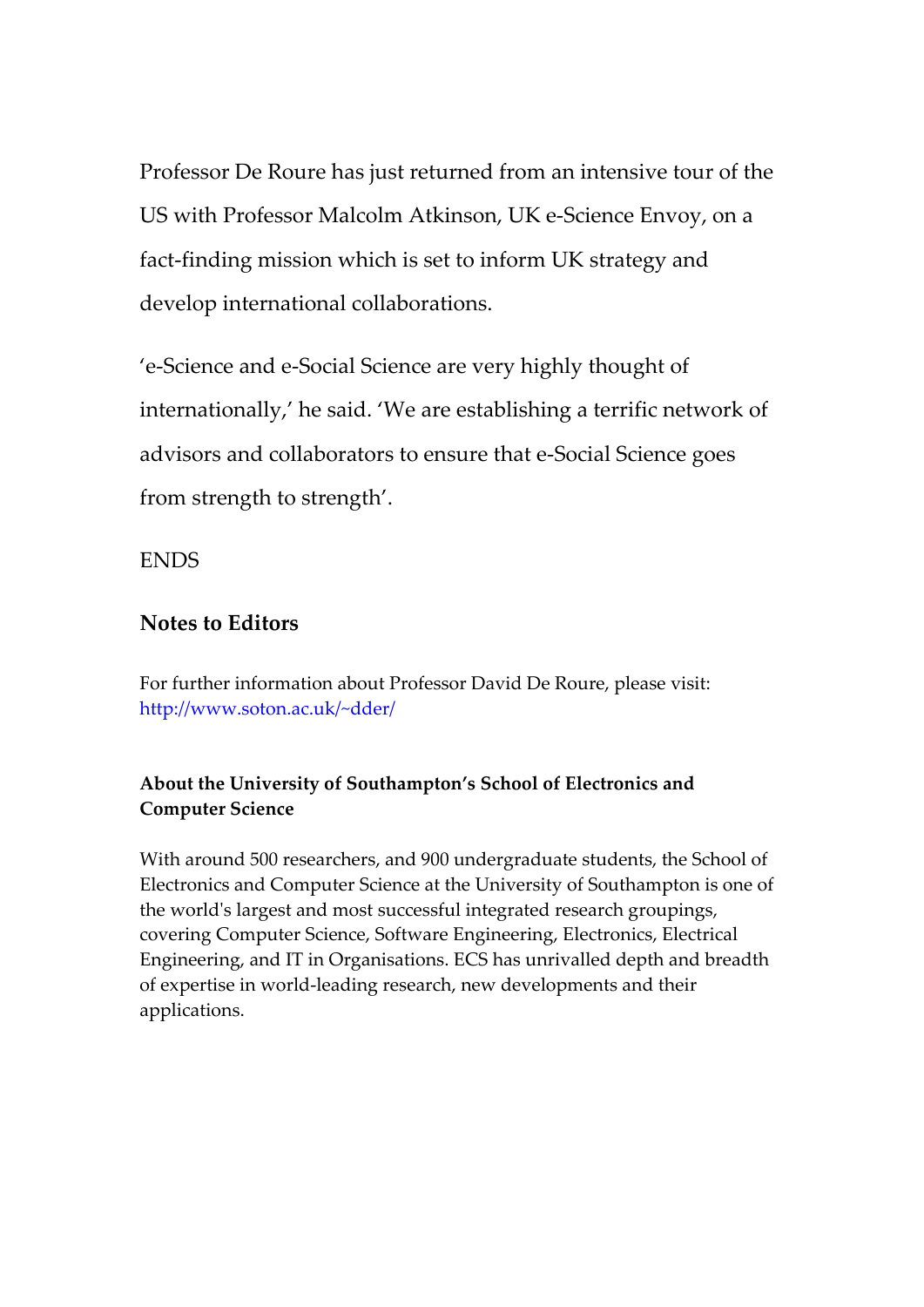#### **About the Economic and Social Research Council**

The [Economic](http://www.esrcsocietytoday.ac.uk/) and Social Research Council (ESRC) is the UKʹs largest organisation for funding research on economic and social issues. It supports independent, high quality research which has an impact on business, the public sector and the third sector. The ESRCʹs planned total expenditure in 2009/10 is £204 million. At any one time the ESRC supports over 4,000 researchers and postgraduate students in academic institutions and independent research institutes.

#### **About e‐Research South**

**e‐Research South** is an EPSRC funded consortium of four partner organisations across the south of England:

> [University](http://www.oerc.ox.ac.uk/) of Oxford [University](http://www.resc.rdg.ac.uk/) of Reading University of [Southampton](http://www.soton.ac.uk/) STFC e‐[Science](http://www.e-science.clrc.ac.uk/) Group

The consortium aims to create a sustainable research platform across participating organisations and their collaborators by applying innovative computing technology to interdisciplinary problems of increasing scale and complexity.

Driven by specific application areas and building on existing e‐Infrastructure technologies and leveraging partner activities e‐Research South will:

- ‐ enhance ease of use, uptake and 'accessibility'
- ‐ develop know‐how and tools for dealing with research data
- ‐ provide development of and access to advanced visualisation
- ‐ create a regional community
- ‐ provide opportunities for public engagement with science